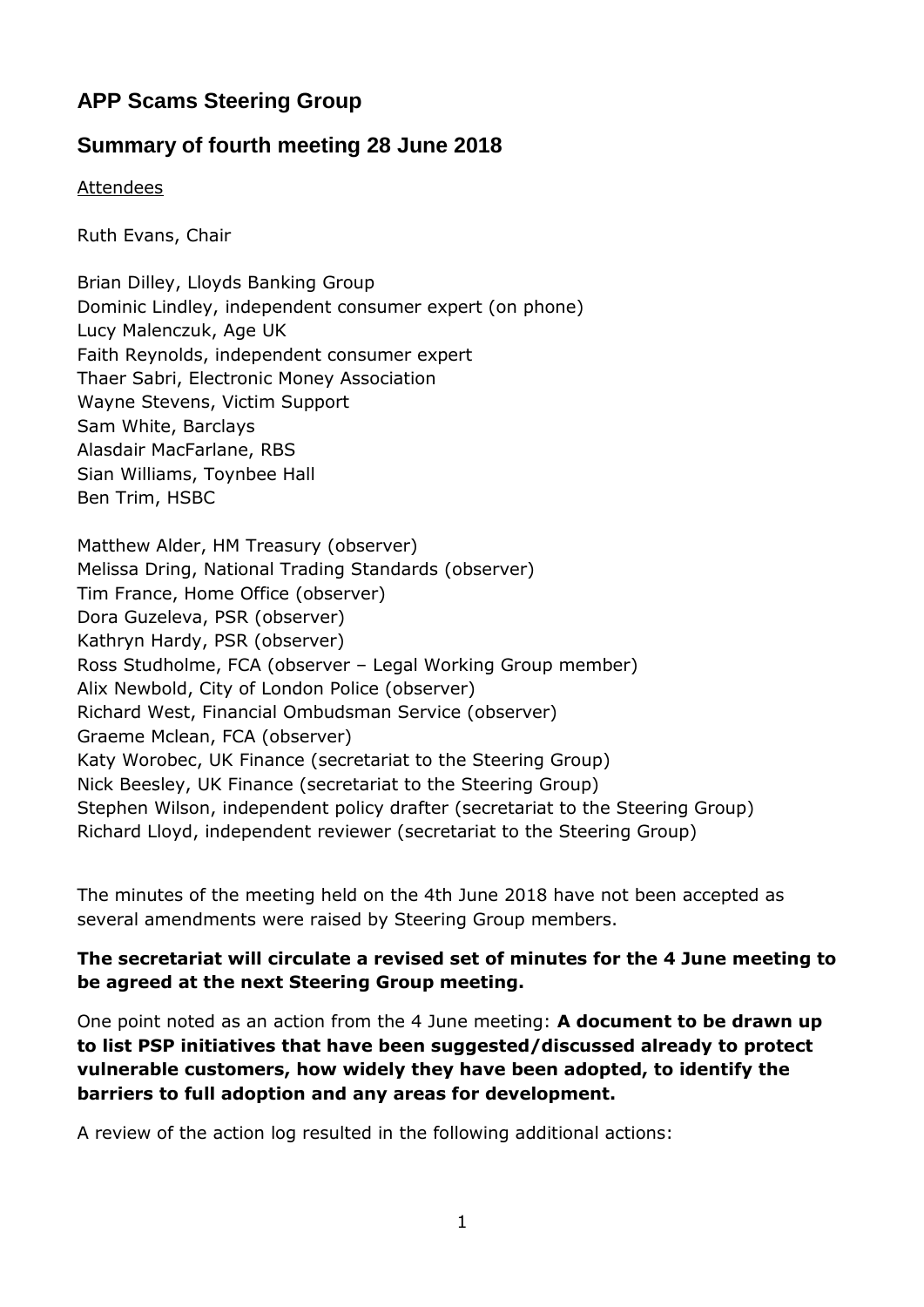**A workshop will be arranged to specifically investigate what data is available from PSPs regarding scale of money mule accounts. PSPs will bring examples of money mule accounts that are hard to identify to the workshop.**

### **UK Finance will prepare granular data on scam type and the potential impact of Confirmation of Payee per scam type to support the workshop on mule account data and development of CRM.**

#### Second Deliverable: The requisite level of care to be taken by consumers (general customers)

There was a detailed discussion by the steering group, drawing on discussions had in previous Steering Group meetings and workshops. The discussion focused on the draft consumer level of care document prepared by the independent policy drafter.

Consumer vulnerability had been discussed at a previous workshop and it was noted in the draft requisite level of care for consumers, that the definition of vulnerability was to align with the work being done by the FCA and their recent consultation on vulnerability. It was also noted that once known, the FCA definition may need to be adapted specifically for the purpose of the CRM code.

It was noted that the four principles suggested at the previous Steering Group meeting to be included in the consumer requisite level of care may not be the only principles and that further principles may need to be considered and included if appropriate.

The discussion included implications for micro-businesses and whether they would need to make their internal processes transparent to the Financial Ombudsman Service (FOS) in order for liability under the code to be assessed. The general expectation is that if a micro-business has internal processes designed to protect them from fraud and APP scams, then these processes should be made available to the FOS to consider when dealing with an APP scam complaint raised by that micro-business.

If, on the other hand, a micro-business does not have internal processes designed to protect them from APP scams, then this would not be considered by the FOS when determining liability under the code.

A discussion was held on the timelines used by sending PSPs to reimburse a consumer and the potential for recording a call from a scam victim as a complaint under the DISP rules. It was acknowledged that if feasible, the timing in BPS and DISP should align and that the agreed timing would need to be included in the CRM.

It was agreed that a consumer who has met the requisite level of care will be reimbursed by its bank (i.e. the "sending" bank). It was suggested that this should be done within 10 to 20 days. It was agreed that the exact number of days will be discussed further by the Steering Group.

**The Legal Working Group will report back to the Steering Group on whether the proposal that PSPs give the customer the option to 'convert' an APP scam report into a complaint (backdating complaint date) is possible/legal.**